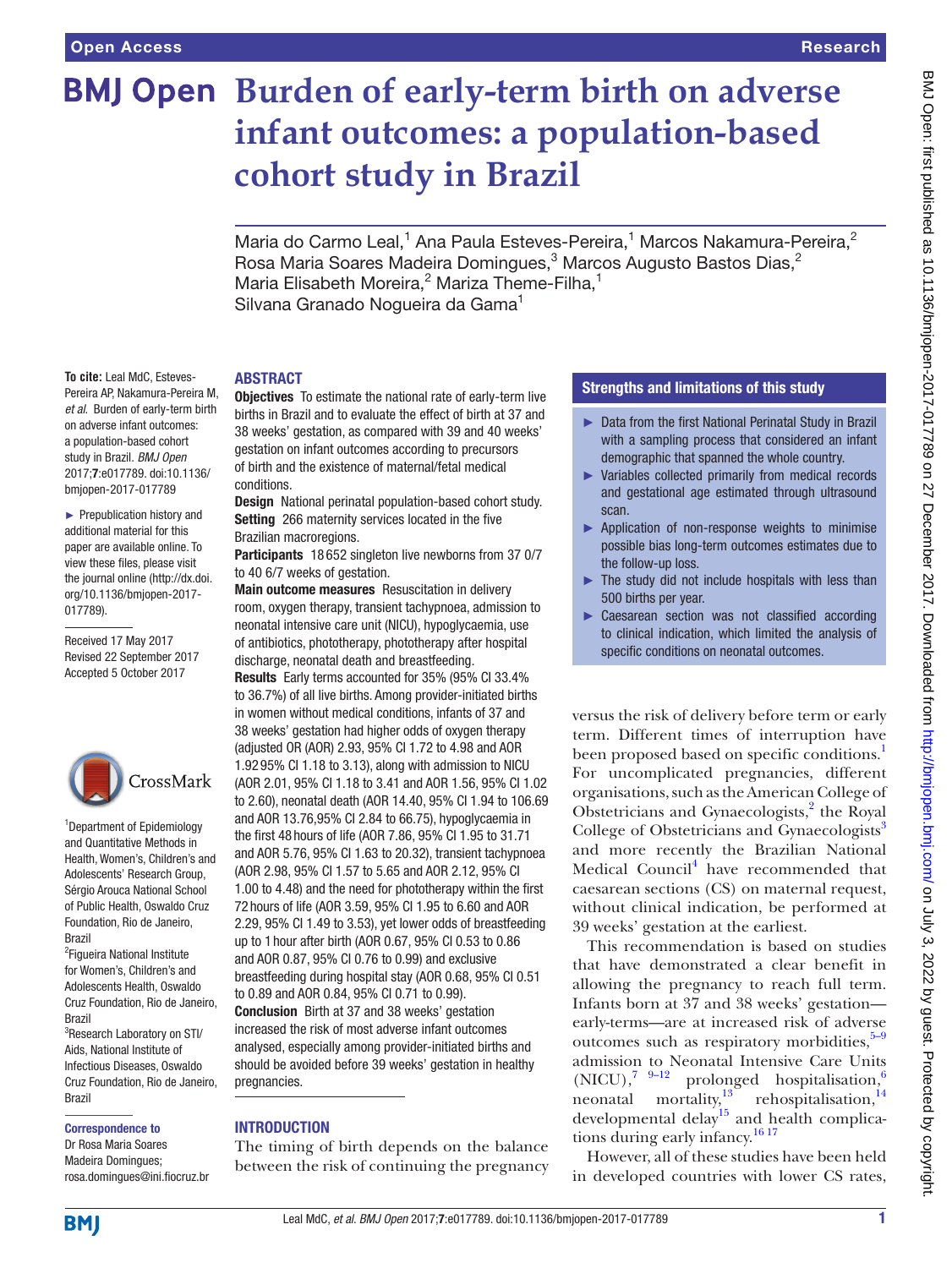where the proportion of mothers requesting medical intervention without a clinical justification is likely to be lower. In 2014, the CS rate reached 57% in Brazil; most of them are prelabour CS and seem not be associated with clinical or obstetric conditions[.18–21](#page-10-11)

In developed countries, the pooled rate of early-term births ranged from 16.8% in Finland to 26.9% in the USA in the period 2006–2014, with decreasing rates in Norway, Sweden and the USA[.22](#page-10-12) However, the proportion of early-term births in Brazil and other developing countries is not yet known. Hence, there is a lack of a solid data concerning impact of early-term birth via CS without clinical indication on maternal and neonatal outcomes in countries with high rates of CS.

Our hypotheses are that the rate of early-term birth in Brazil is high, that a high proportion is determined by elective interruptions of the pregnancy and that it is associated with adverse neonatal outcomes.

The objectives of this study are to: (1) estimate the national rate of early-term delivery in live births in Brazil; (2) estimate the precursors of these early-term births (spontaneous or provider initiated) and (3) evaluate the effect of birth at 37 and 38 weeks' gestation compared with 39 and 40 weeks' gestation combined on neonatal outcomes according to precursors of birth and the existence of maternal/fetal medical conditions.

#### Material and methods Data source

The data were derived from the 'Birth in Brazil study', a national population-based cohort study of postpartum women and their newborns, conducted from February 2011 to October 2012. It had a probabilistic and complex sample designed with strata, clusters and weights and included 266 private, mixed and public maternity services located in the five Brazilian macroregions. Further information about the sample of 'Birth in Brazil study' is detailed elsewhere.<sup>[23](#page-10-13)</sup>

## Inclusion and exclusion criteria

In the current analysis, we included women that had given birth to a live newborn with gestational age at birth from 37 0/7 to 40 6/7 weeks of gestation in one of the 266 sampled maternity services during the observation period, which accounted for 18886 live births. We excluded live births from multiple pregnancies (203 newborns) and with fetal malformations potentially related to indication for CS and/or prematurity, including anencephaly, hidrocephaly, spina bifida, gastrosquisis and other abdominal wall defects, cardiac malformations and multiple malformations (31 newborns), totalling 18652 newborns in the current analysis.

#### Predictor measures

The primary predictor variable was gestational age at birth, 37 and 38 weeks' gestation compared with 39 and 40 weeks' gestation combined, grouped using the

precursors of birth (spontaneous or provider initiated) and the existence of maternal/fetal medical conditions. Gestational age was calculated using an algorithm that primarily relied on early ultrasound estimates.<sup>[24](#page-10-14)</sup> Information on gestational age was collected from women's hospital medical records, prenatal cards and ultrasound result sheets. Priority was given to ultrasound performed between 7 and 13 weeks' gestation  $(74\% \text{ of women}).^{24}$  $(74\% \text{ of women}).^{24}$  $(74\% \text{ of women}).^{24}$ In the absence of ultrasound estimates, gestational age was based on the information reported by the woman in the interview (23%) and lastly by the last menstrual period  $(1\%)$  and 50% centile of birth weight  $(2\%)$ . Two research obstetricians independently assessed and validated the precursors of birth using information from medical records. Provider-initiated births were those triggered by an obstetric intervention (induction of labour or prelabour CS), as opposed to spontaneous births, which either initiated spontaneously or by prelabour rupture of membranes (Prom). We independently assessed the maternal/fetal conditions and obstetric complications, which were validated by two research obstetricians using information from medical records. Conditions included: hypertensive disorders (chronic hypertension, pre-eclampsia and HELLP syndrome); eclampsia; pre-existing and gestational diabetes; renal, cardiac or autoimmune diseases; the presence of severe infection at admission for birth; placental abruption; placental praevia and intrauterine growth restriction.

## Outcome measures

Hospital neonatal outcomes analysed were: resuscitation in delivery room (positive pressure ventilation, orotracheal intubation, cardiac massage or use of drugs); oxygen therapy during hospitalisation (oxygen hood, continuous positive airway pressure (CPAP) or mechanical ventilation); neonatal intensive care unit admission; antibiotic use; hypoglycaemia within first 48 hours of life; phototherapy within first 72 hours of life; transient tachypnoea and breastfeeding up to 1 hour after birth and exclusive breastfeeding during hospital stay. We analysed phototherapy after hospital discharge and neonatal death as follow-up outcomes. Newborns remaining as inpatients, including those transferred to other hospitals, were tracked for up to 28 days after birth.

## **Covariates**

Hospital and sociodemographic covariates examined as potential confounders were capacity of hospital of birth (equipped with neonatal intensive care unit, equipped with intermediate neonatal care unit only, not equipped with intensive or intermediate neonatal care unit); type of hospital for birth (baby-friendly hospital or not); whether the birth was performed in the public or private sector; mother's age  $(\leq 20, 20-34, \geq 35)$ ; mother's years of schooling ( $\leq 7$ , 8 to 10, 11 to 14,  $\geq 15$ ); previous births (nulliparous, 1 to 2,  $\geq$ 3); previous caesarean section (yes, no) and history of stillbirth or neonatal death (yes, no).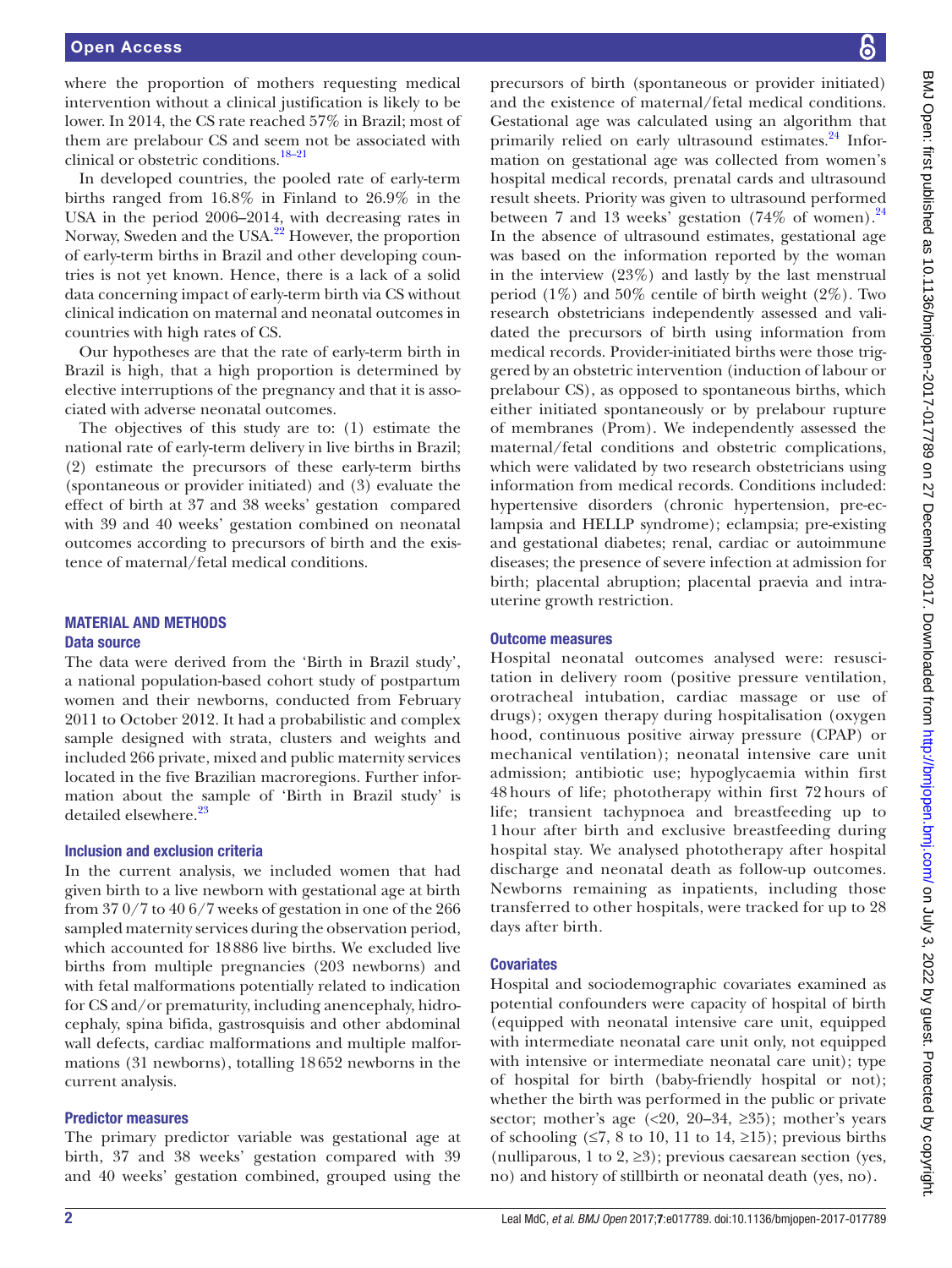Baby-friendly hospital is a WHO and Unicef global initiative to implement practices that protect, promote and support breastfeeding. Women who gave birth in public or mixed-funding hospitals but who were not covered by private health insurance plans were classified as receiving public health services/care at childbirth. Women whose birth was covered by a private health insurance plan and those who gave birth in private hospitals regardless of coverage by a health insurance plan were classified as receiving private health services/care at childbirth.

## Baseline data collection

We collected baseline data concerning socioeconomic characteristics and breastfeeding via face-to-face interviews with hospitalised puerperal women. Data regarding women's obstetric history, previous and current maternal medical conditions and obstetric complications, precursors of birth and mode of birth were collected from women's hospital medical records. Neonatal outcomes were collected from children's hospital medical records.

#### Follow-up data collection

In the follow-up interview, we contacted women by telephone between 45 and 119 days after delivery (n=12646; 68% response rate) to collect data on phototherapy after hospital discharge and neonatal death that might have occurred after infants' hospital discharge.

#### Dealing with missing data

Proportion of missing data for exposure variables, outcomes and covariates varied from 0.0% to 5.9%(see online [supplementary table 1](https://dx.doi.org/10.1136/bmjopen-2017-017789)). They were imputed using chained equations $25$  taking into account the complex sample weights. We used the fully conditional specification method in SPSS to obtain 10 imputed datasets. We then fitted our principal models based on these multiple imputed datasets using Rubin's rules to combine effect estimates and estimate standard errors.<sup>25 26</sup>

## Dealing with follow-up loss

As it was not possible to contact all the women who took part in the baseline interview at the hospital (n=12646; 68% response rate), a logistic regression model was adjusted to estimate the probability that each woman who took part at baseline would answer the telephone interview, using a set of variables which differentiated the groups of respondents and non-respondents. Non-response adjustment factors attempt to compensate for the tendency of women having certain characteristics (such as being younger and of lower education) to respond at lower rates, affecting the probability of response in a specific stratum (see online [supplementary table 2\)](https://dx.doi.org/10.1136/bmjopen-2017-017789). On the basis of this model, we calculated specific sample weights for the analysis of the follow-up interview. The rationale for applying non-response weights is the assumption that non-respondents would have provided similar answers, on average, to respondents' answers for each stratum and adjustment category. Further details

about the procedure for dealing with follow-up loss are on Vasconcellos *et al*. [23](#page-10-13)

# Statistical analysis

Post hoc calculations showed that with a significance level of 5%, our smallest sample per stratum (1645 for spontaneous births in women with maternal or fetal conditions) would have 80% power to detect an increased risk corresponding to OR of  $\geq$ ? for neonatal outcomes with prevalence's ranging from 2% to 8%.

Using  $\chi^2$  test, we analysed differences in participant characteristics, including gestational age in weeks, the precursor of birth (spontaneous or provider initiated) and maternal/fetal conditions. We performed non-conditional multiple logistic regressions, stratified by the precursor of birth and the existence of maternal/fetal conditions, to assess 37 and 38 weeks' gestation associated infant outcomes compared with infants of 39/40 weeks' gestation. We reported the estimated crude OR and adjusted OR (AOR) with 95% CI. For all outcomes, we adjusted for capacity of hospital of birth, payment of birth, maternal age, years of schooling, parity, previous caesarean section, history of stillbirth or neonatal death and type of delivery. For both breastfeeding outcomes studied, we also adjusted for baby-friendly hospitals (yes, no). In all statistical analyses, the complex sampling design was taken into consideration. We adopted a significance level of 5% for all analyses. The statistical programme used was SPSS V.20.0.

## Patient involvement

No patients were involved in setting the research question or the outcome measures nor were they involved in the design and implementation of the study. There are no plans to involve patients in dissemination.

# **RESULTS**

Early terms accounted for 35% (95% CI 33.4% to 36.7%) of all 24061 live births in the 'Birth in Brazil Study'. A total of 18652 were non-malformed live births from 37 to 40 weeks' gestation—2162 of 37; 6082 of 38 and 10408 of 39 and 40 weeks' gestation combined. Of these, 12646 were followed up between 45 and 119 days after birth (mean age of 70 days)—1468 of 37; 4117 of 38 and 7061 of 39 and 40 weeks' gestation combined. Among early terms, 47% (95% CI 44.4% to 49.0%) were provider initiated and 30% (95% CI 27.9% to 31.9%) provider initiated in women without maternal/fetal medical conditions. Compared with births at 39/40 weeks' gestation, women who had early term births were more likely to have received private healthcare, were older (≥35 years old), had three or more previous births, a previous stillbirth or neonatal death and one or more maternal/fetal condition [\(table](#page-3-0) 1).

In general, the prevalence of adverse infant outcomes was higher for early-term infants for provider-initiated infants and for infants of women with maternal/fetal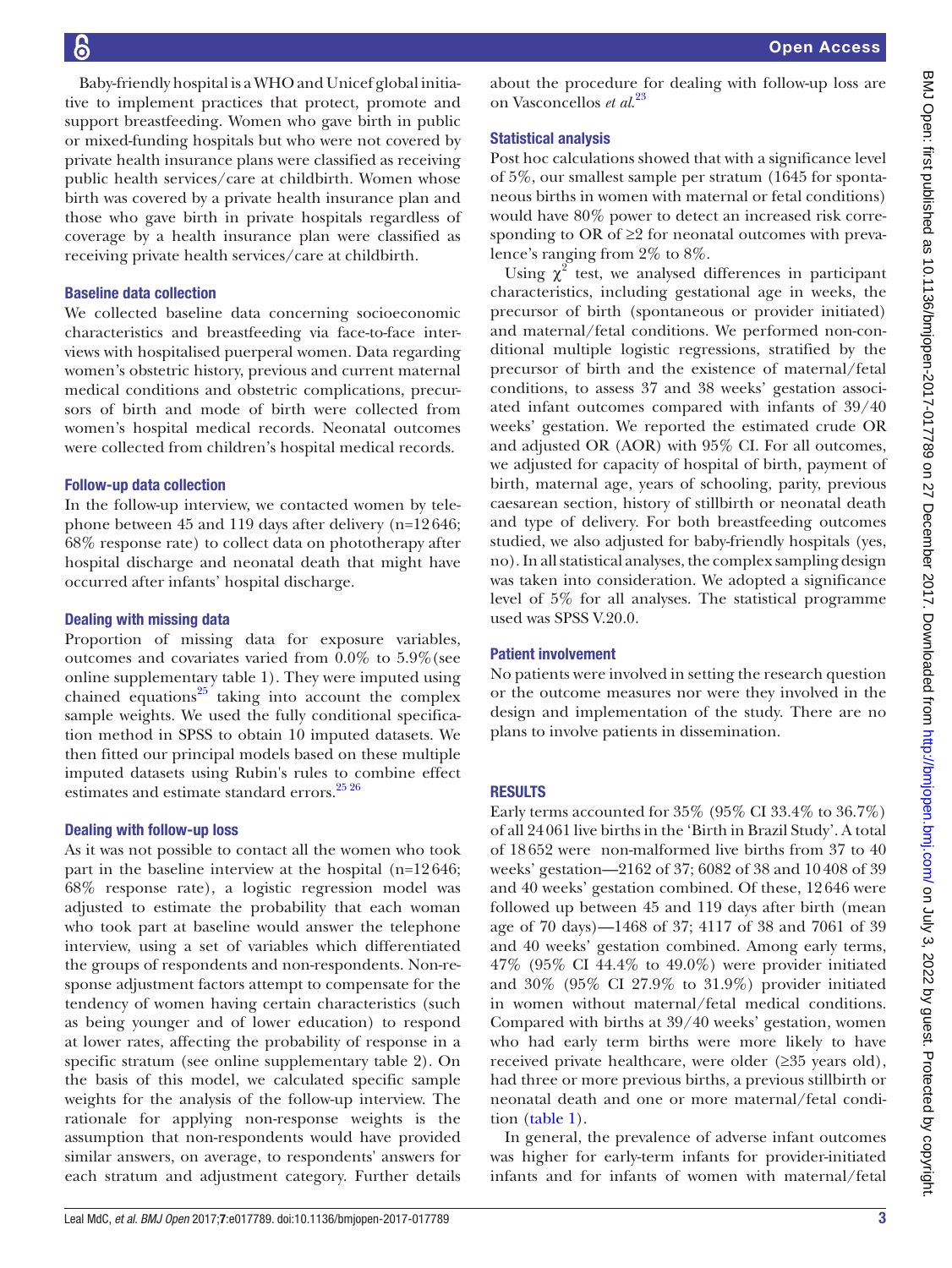<span id="page-3-0"></span>

| Hospital and sociodemographic characteristics by gestational age for singleton live births<br>Table 1 |                   |             |                                         |           |
|-------------------------------------------------------------------------------------------------------|-------------------|-------------|-----------------------------------------|-----------|
|                                                                                                       | 37 weeks (n=2162) |             | 38 weeks (n=6082) 39-40 weeks (n=10408) |           |
|                                                                                                       | $n$ (%)           | $n$ (%)     | $n$ (%)                                 | P value*  |
| Capacity of hospital                                                                                  |                   |             |                                         |           |
| No intensive or intermediate neonatal<br>care unit                                                    | 319 (14.8)        | 1207 (19.8) | 1778 (17.1)                             | 0.034     |
| Neonatal intermediate care unit only                                                                  | 435 (20.1)        | 1241 (20.4) | 2272 (21.8)                             |           |
| Neonatal intensive care unit                                                                          | 1408 (65.1)       | 3634 (59.8) | 6358 (61.1)                             |           |
| Baby-friendly initiative hospital                                                                     |                   |             |                                         |           |
| Yes                                                                                                   | 688 (31.8)        | 1674 (27.5) | 3597 (34.6)                             | < 0.001   |
| <b>No</b>                                                                                             | 1474 (68.2)       | 4416 (72.6) | 6812 (65.4)                             |           |
| Type of payment for birth                                                                             |                   |             |                                         |           |
| Public                                                                                                | 1593 (73.7)       | 4421 (72.7) | 8549 (82.1)                             | < 0.001   |
| Private                                                                                               | 569 (26.3)        | 1661 (27.3) | 1860 (17.9)                             |           |
| Age                                                                                                   |                   |             |                                         |           |
| $12 - 19$                                                                                             | 383 (17.7)        | 1034 (17)   | 1945 (18.7)                             | < 0.001   |
| $20 - 34$                                                                                             | 1524 (70.5)       | 4301 (70.7) | 7495 (72)                               |           |
| $\geq 35$                                                                                             | 254 (11.7)        | 747 (12.3)  | 969(9.3)                                |           |
| Years of schooling                                                                                    |                   |             |                                         |           |
| $\leq 7$                                                                                              | 477 (22.1)        | 1683 (27.7) | 2627 (25.2)                             | < 0.001   |
| $8 - 10$                                                                                              | 530 (24.5)        | 1345 (22.1) | 2817 (27.1)                             |           |
| $11 - 14$                                                                                             | 915(42.3)         | 2389 (39.3) | 4062 (39)                               |           |
| $\geq 15$                                                                                             | 240 (11.1)        | 665 (10.9)  | 903(8.7)                                |           |
| Previous births                                                                                       |                   |             |                                         |           |
| Nulliparous                                                                                           | 1026 (47.5)       | 2679 (44)   | 4925 (47.3)                             | 0.015     |
| $1 - 2$                                                                                               | 922 (42.6)        | 2723 (44.8) | 4508 (43.3)                             |           |
| $\geq 3$                                                                                              | 215(9.9)          | 679 (11.2)  | 975 (9.4)                               |           |
| Previous caesarean section†                                                                           |                   |             |                                         |           |
| <b>No</b>                                                                                             | 683 (60.1)        | 1888 (55.5) | 3294 (60.1)                             | 0.001     |
| Yes                                                                                                   | 453 (39.9)        | 1515 (44.5) | 2189 (39.9)                             |           |
| Previous stillbirth or neonatal death†                                                                |                   |             |                                         |           |
| No                                                                                                    | 1042 (91.8)       | 3156 (92.7) | 5179 (94.5)                             | 0.002     |
| <b>Yes</b>                                                                                            | 94 (8.3)          | 247 (7.3)   | 304(5.5)                                |           |
| Any medical condition                                                                                 | 596 (27.6)        | 1359 (22.3) | 2145 (20.6)                             | < 0.001   |
| Hypertensive disorders‡                                                                               | 333 (15.4)        | 625 (10.3)  | 898 (8.6)                               | < 0.001   |
| Eclampsia                                                                                             | 15(0.7)           | 24(0.4)     | 41(0.4)                                 | 0.125     |
| Pre-existing diabetes                                                                                 | 27(1.2)           | 63(1.0)     | 96(0.9)                                 | 0.438     |
| Gestational diabetes                                                                                  | 206(9.5)          | 459 (7.5)   | 833 (8.0)                               | 0.068     |
| Other severe chronic diseases§                                                                        | 26(1.2)           | 60(1.0)     | 74 (0.7)                                | 0.092     |
| Infection at hospital admission for birth                                                             | 4(0.2)            | 19(0.3)     | 22(0.2)                                 | 0.370     |
| Abruptio placentae                                                                                    | 18(0.8)           | 56 (0.9)    | 97 (0.9)                                | 0.946     |
| Placental praevia                                                                                     | 10(0.5)           | 28(0.5)     | 37(0.4)                                 | 0.568     |
| Intrauterine growth restriction                                                                       | 119(5.5)          | 273 (4.5)   | 457 (4.4)                               | 0.263     |
| Precursors of birth                                                                                   |                   |             |                                         |           |
| Spontaneous¶                                                                                          | 1219 (56.4)       | 3213 (52.8) | 6179 (59.4)                             | < 0.001   |
| Vaginal (1)                                                                                           | 932 (76.5)        | 2484 (77.3) | 4933 (79.8)                             | 0.024     |
| Caesarean (2)                                                                                         | 287 (23.5)        | 729 (22.7)  | 1246 (20.2)                             |           |
|                                                                                                       |                   |             |                                         | Continued |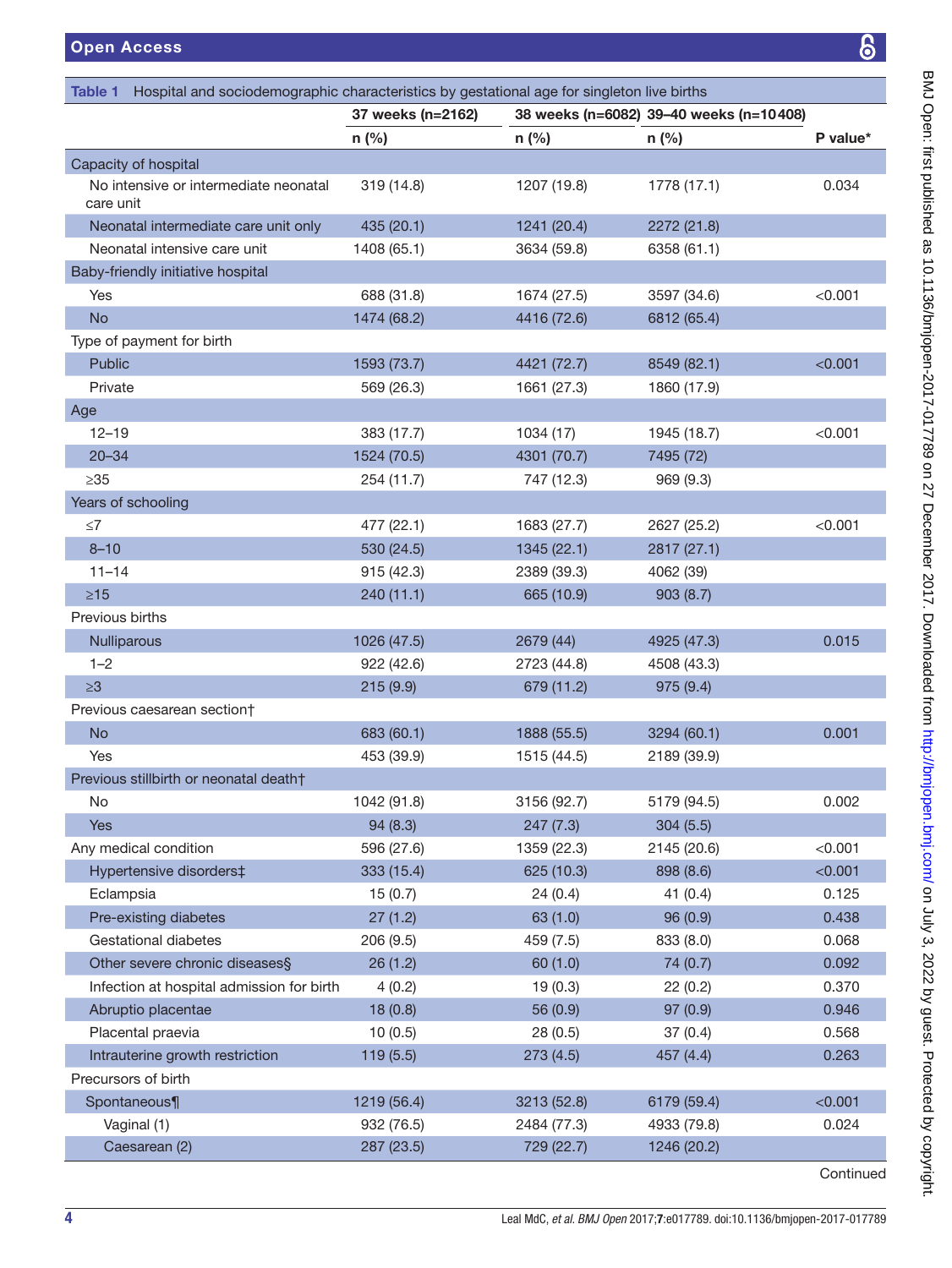#### Table 1 Continued

|                     | 37 weeks (n=2162) |             | 38 weeks (n=6082) 39-40 weeks (n=10408) |          |
|---------------------|-------------------|-------------|-----------------------------------------|----------|
|                     | $n$ (%)           | $n$ (%)     | $n$ (%)                                 | P value* |
| Provider initiated  | 942 (43.6)        | 2869 (47.2) | 4230 (40.6)                             |          |
| Vaginal induced (3) | 65(6.9)           | 164(5.7)    | 419 (9.9)                               | < 0.001  |
| Caesarean (4)       | 877 (93.1)        | 2705 (94.3) | 3811 (90.1)                             |          |
| Mode of birth       |                   |             |                                         |          |
| Vaginal (1 and 3)   | 998 (46.2)        | 2647 (43.5) | 5352 (51.4)                             | < 0.001  |
| Caesarean (2 and 4) | 1164 (53.8)       | 3434 (56.5) | 5057 (48.6)                             |          |

 $\chi^2$  tests.

†Only live births from multiparous women. n=1136 (37 weeks); 3403 (38 weeks); 5483 (39–40weeks).

‡Chronic hypertension, pre-eclampsia and HELLP syndrome.

§Chronic cardiac diseases (other than hypertension), chronic renal diseases and autoimmune diseases.

¶Spontaneous onset of labour or premature rupture of membranes.

HELLP, haemolysis, elevated liver enzymes and low Platelet count.

conditions. The prevalence of desirable outcomes, such as breastfeeding up to 1hour after birth and exclusive breastfeeding during hospital stay, were lower for these newborns ([table](#page-5-0) 2).

From [table](#page-6-0) 3 to [table](#page-8-0) 5, we analysed infant outcomes associated with early-term birth stratified by the precursors of birth and the existence of maternal/fetal conditions.

For infants of women with provider-initiated birth and without a maternal/fetal condition, the necessity of oxygen therapy increased both at 37 and 38 weeks (AOR 2.93, 95% CI 1.72 to 4.98 and AOR 1.92, 95% CI 1.18 to 3.13), along with admission to NICU (AOR 2.01, 95% CI 1.18 to 3.41 and AOR 1.56, 95% CI 1.02 to 2.60) and neonatal death (AOR 14.40, 95% CI 1.94 to 106.69 and AOR 13.76, 95% CI 2.84 to 66.75) ([table](#page-6-0) 3). For provider-initiated birth in women with maternal/fetal conditions, risks for oxygen therapy and admission to NICU were increased for infants at 37 weeks only ([table](#page-6-0) 3).

Risks also increased at both 37 and 38 weeks for infants of women with provider-initiated birth and without a maternal/fetal condition for hypoglycaemia in the first 48 hours of life (AOR 7.86, 95% CI 1.95 to 31.71 and AOR 5.76, 95% CI 1.63 to 20.32), transient tachypnoea (AOR 2.98, 95% CI 1.57 to 5.65 and AOR 2.12, 95% CI 1.00 to 4.48) and the need for phototherapy within the first 72 hours of life (AOR 3.59, 95% CI 1.95 to 6.60 and AOR 2.29, 95% CI 1.49 to 3.53), ([table](#page-7-0) 4). Infants born spontaneously at 37 weeks were more likely to need phototherapy after hospital discharge regardless of maternal/fetal conditions, while for the ones born provider-initiated, both 37 and 38 weeks were more likely to need it, although only for women with maternal/fetal conditions ([table](#page-7-0) 4).

Among women with spontaneous birth onset, infants born at 37 weeks were less likely to be breastfed up to 1hour after birth and to be exclusively breastfed during hospital stay, regardless of maternal/fetal conditions. While among provider-initiated births, both infants of 37 and 38

weeks, when compared with their counterparts, were less likely to have followed these hospital practices regardless of maternal/fetal conditions [\(table](#page-8-0) 5).

#### **DISCUSSION**

#### Principal findings

More than a third of all live births in Brazil were early term. Almost half of them were provider initiated, mainly via prelabour CS, and 30% were provider initiated in women without clinical or obstetric conditions. Among provider-initiated births, early-term infants had an increased likelihood of several mild and severe adverse outcomes such as breastfeeding delay, transient tachypnoea, hypoglycaemia, phototherapy, neonatal intensive care unit admission and neonatal death, especially in women without clinical or obstetric conditions.

#### Results in relation to other studies

The rate of provider initiated among early-term births in our study (46.7%) was as high as those previously reported in developed countries, like Canada (45.2%), USA  $(42.4\%)$  and Denmark  $(41.8\%)$ .<sup>22</sup> However, Brazilian early-term birth rate (35%) was the double of the rates observed in northern countries of Europe, such as Denmark (18.1%), Finland (17.4%), Sweden (18.5%) and Norway (16.8%) and considerably higher than in Canada (25.3%) and the USA (24.4%).<sup>22</sup> Developed countries have prelabour caesarean rates in the earlyterm group close to 20% (Canada, Denmark, Norway, Sweden, USA), $^{22}$  while our study found more than 40%.

The high proportion of provider-initiated early-term birth not related to clinical conditions is consistent with previous studies in Brazil that identified non-clinical factors as the most common determinants of prelabour CS[.18–21 27](#page-10-11) Similarly, a study in the USA have also shown a significant number of prelabour CS with no recorded clinical indication[.13](#page-10-7) Considering approximately 3 000 000 live births per year in Brazil, we estimate that more than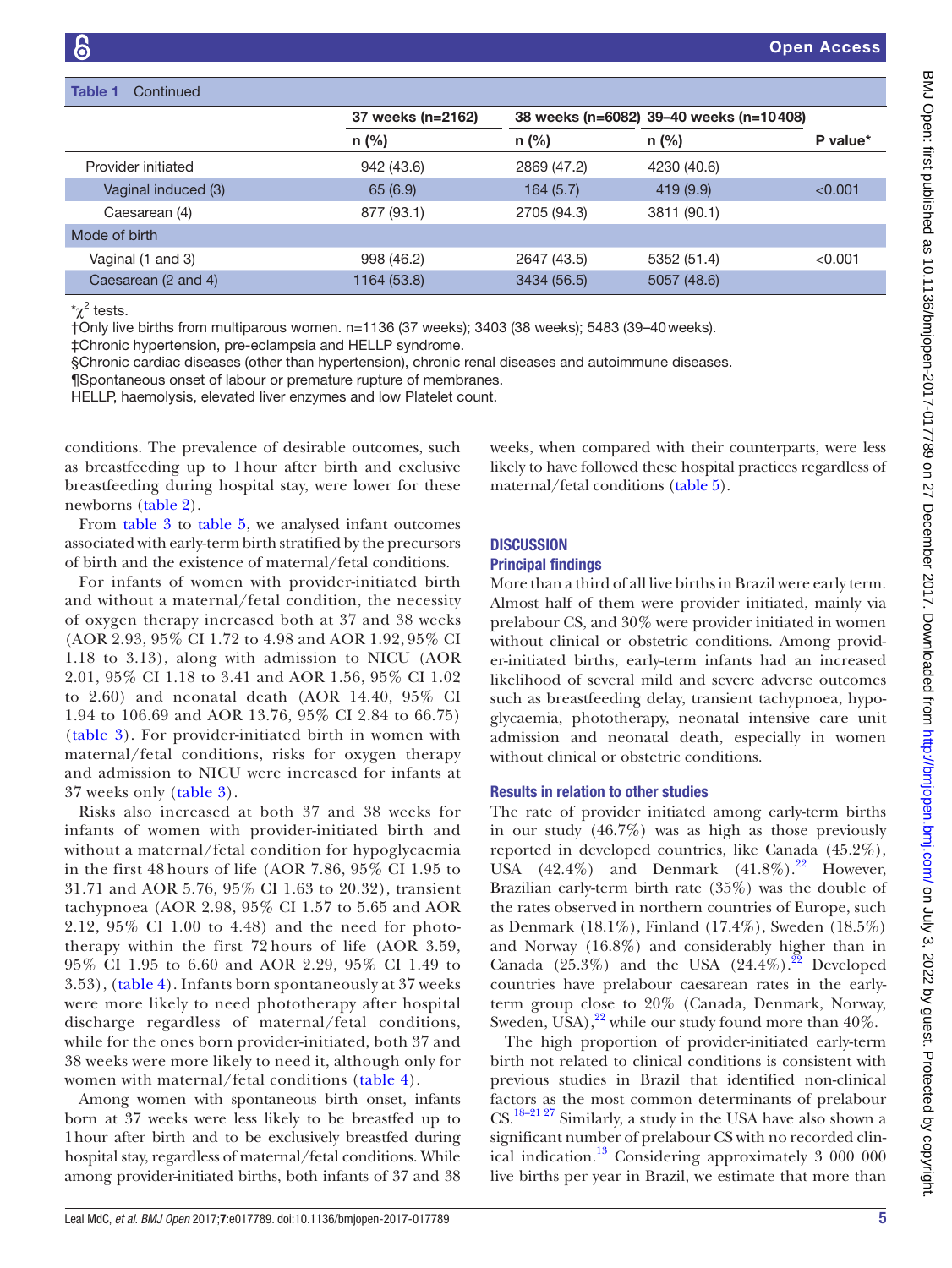|                                                                                      | Gestational age      |                         |                            |          | Precursor of Birth        |                                  |          | <b>Medical conditions</b> |                    |          |
|--------------------------------------------------------------------------------------|----------------------|-------------------------|----------------------------|----------|---------------------------|----------------------------------|----------|---------------------------|--------------------|----------|
|                                                                                      | 37 weeks<br>(n=2162) | 38 weeks<br>(n=6082)    | 39-40 weeks<br>$(n=10408)$ |          | Spontaneous†<br>(n=10612) | Provider initiated<br>$(n=8040)$ |          | $(n=14554)$<br>ž          | $(n=4098)$<br>Yest |          |
|                                                                                      | n (%)                | n (%)                   | n (%)                      | P value* | n (%)                     | n (%)                            | P value* | n (%)                     | n (%)              | P value* |
| Resuscitation in delivery room                                                       | 124(5.7)             | (4.6)<br>281            | 543 (5.2)                  | 0.191    | 536 (5.1)                 | 412 (5.1)                        | 0.881    | 660 (4.5)                 | 288 (7.0)          | 0.001    |
| Oxygen therapy during hospital stay                                                  | 84 (3.9)             | (2.8)<br>168            | 216 (2.1)                  | $-0.001$ | 228 (2.1)                 | 240 (3.0)                        | 0.006    | 309 (2.1)                 | 160(3.9)           | $-0.001$ |
| Neonatal ICU admission                                                               | 78 (3.6)             | (2.4)<br>149            | 219(2.1)                   | 0.024    | 216 (2.0)                 | 230 (2.9)                        | 0.006    | 291 (2.0)                 | 156 (3.8)          | 0.001    |
| Neonatal death                                                                       | 9(0.42)              | (0.21)<br>$\frac{3}{2}$ | 18 (0.17)                  | 0.204    | 24 (0.23)                 | 15(0.19)                         | 0.604    | 25 (0.17)                 | 14(0.34)           | 0.022    |
| Transient tachypnoea of the newborn                                                  | 54 (2.5)             | (1.6)<br>99             | 152(1.5)                   | 0.031    | 144(1.4)                  | 161(2.0)                         | 0.004    | 193(1.3)                  | 112(2.7)           | 0.007    |
| Antibiotic use during hospital stay                                                  | 51 (2.4)             | (1.9)<br>116            | 191(1.8)                   | 0.427    | (77(1.7))                 | 181(2.3)                         | 0.014    | 239 (1.6)                 | 119(2.9)           | $-0.001$ |
| Hypoglycaemia in the first 48 hours of life                                          | (0.9)                | (0.8)<br>$\frac{1}{2}$  | 26 (0.2)                   | $-0.001$ | 47 (0.4)                  | 47 (0.6)                         | 0.248    | 54 (0.4)                  | 40 (1.0)           | 500.007  |
| Phototherapy in the first 72 hours of life                                           | 82 (3.8)             | (2.4)<br>149            | 192(1.8)                   | $-0.001$ | 204 (1.9)                 | 218 (2.7)                        | 0.003    | 279 (1.9)                 | 144(3.5)           | $-0.001$ |
| Phototherapy after hospital discharge§                                               | 86 (5.9)             | (4.6)<br>191            | 235 (3.3)                  | $-0.001$ | 245 (3.5)                 | 267 (4.8)                        | 0.004    | 372 (3.8)                 | (6.40)             | 0.019    |
| Breastfeeding up to 1 hour after birth                                               | 814 (37.7)           | (42.5)<br>2587          | 4933 (47.4)                | $-0.001$ | 5700 (53.7)               | 2635 (32.8)                      | 0.001    | 6767 (46.5)               | 1567 (38.2)        | $-0.001$ |
| Exclusive breastfeeding during hospital stay                                         | 1591 (73.6)          | (78.9)<br>4801          | 8600 (82.6)                | $-0.001$ | 9114 (85.9)               | 5879 (73.1)                      | < 0.001  | 1,1917 (81.9)             | 3076 (75.1)        | $-0.001$ |
| tSpontaneous onset of labour or premature rupture of membranes.<br>$\gamma$ 2 tests. |                      |                         |                            |          |                           |                                  |          |                           |                    |          |

<span id="page-5-0"></span>Table 2 Neonatal outcomes by gestational age, precursor of birth and presence of medical conditions among 37–40 weeks' gestation singleton live births

Table 2 Neonatal outcomes by gestational age, precursor of birth and presence of medical conditions among 37-40 weeks' gestation singleton live births

tWomen with the following conditions: hypertensive disorders (chronic hypertension, pre-eclampsia and HELLP syndrome); eclampsia; pre-existing and gestational diabetes; renal, cardiac or ‡Women with the following conditions: hypertensive disorders (chronic hypertension, pre-eclampsia and HELLP syndrome); eclampsia; pre-existing and gestational diabetes; renal, cardiac or autoimmune diseases; severe infection at admission for birth; placental abruption and placental praevia and fetuses with IUGR. autoimmune diseases; severe infection at admission for birth; placental abruption and placental praevia and fetuses with IUGR.

Sincluded women/infants followed at 45–119 days after birth. n=1468 (37 weeks); 4117 (38 weeks); 7061 (39/40 weeks); 7065 (spontaneous); 5581 (provider initiated); 9776 (no maternal/fetal §Included women/infants followed at 45–119 days after birth. n=1468 (37 weeks); 4117 (38 weeks); 7061 (39/40 weeks); 7065 (spontaneous); 5581 (provider initiated); 9776 (no maternal/fetal conditions); 2870 (with maternal/fetal conditions). Non-response adjustment sample weights were applied for the analysis of the follow-up variables as described in the methods section. conditions); 2870 (with maternal/fetal conditions). Non-response adjustment sample weights were applied for the analysis of the follow-up variables as described in the methods section. HELLP, haemolysis, elevated liver enzymes and low platelet count; ICU, intensive care unit; IUGR, intrauterine growth restriction. HELLP, haemolysis, elevated liver enzymes and low platelet count; ICU, intensive care unit; IUGR, intrauterine growth restriction.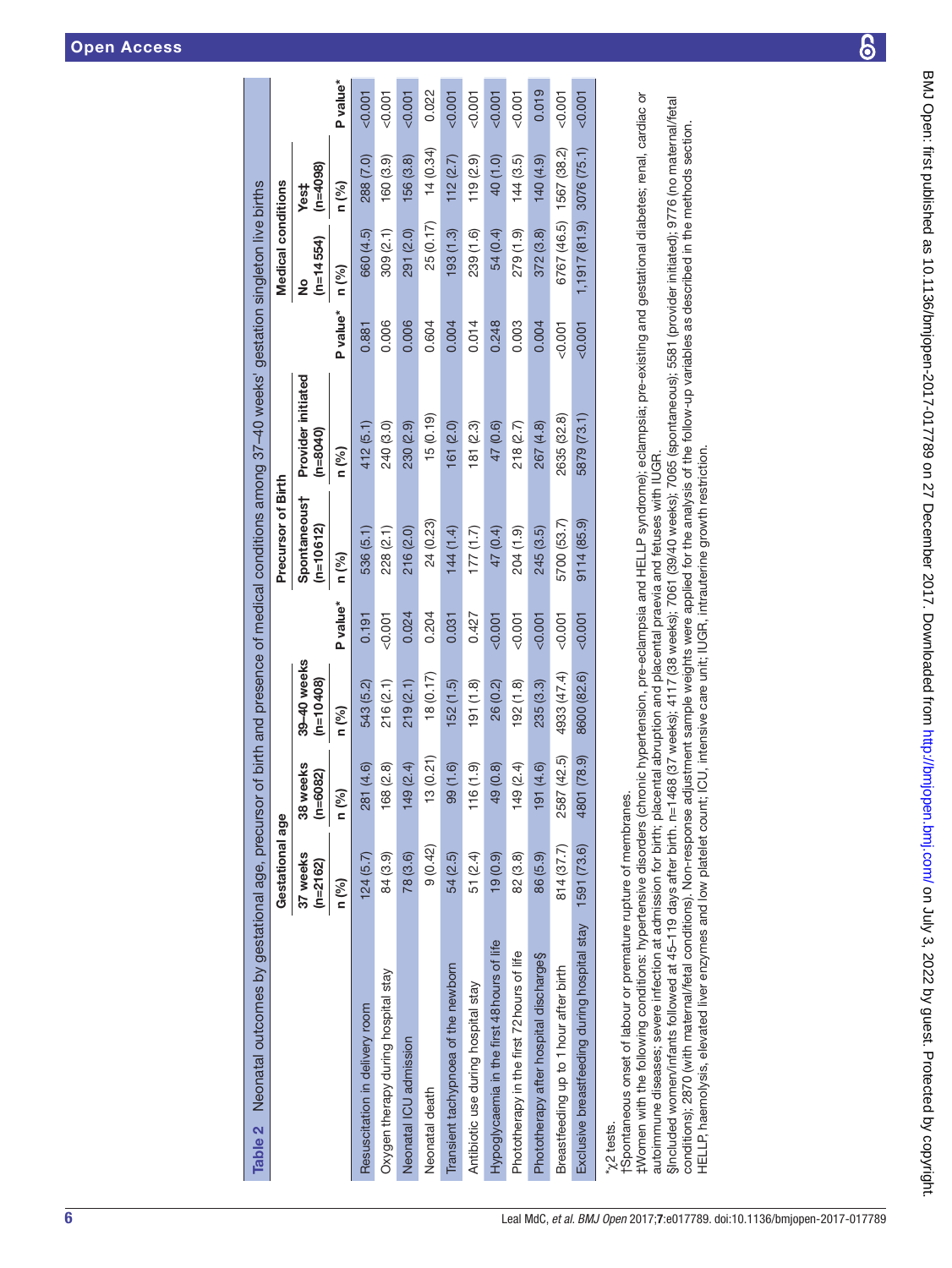|                                                                                                                                                                                                                                                                                                                                                                                                                                                              |                  |      | Resuscitation in delivery room* |                  | Oxygen therapy† |                                                            | admission                          |      | Neonatal intensive care unit |      | Neonatal death |                              |
|--------------------------------------------------------------------------------------------------------------------------------------------------------------------------------------------------------------------------------------------------------------------------------------------------------------------------------------------------------------------------------------------------------------------------------------------------------------|------------------|------|---------------------------------|------------------|-----------------|------------------------------------------------------------|------------------------------------|------|------------------------------|------|----------------|------------------------------|
|                                                                                                                                                                                                                                                                                                                                                                                                                                                              | ಸಿ               | క    | AOR ‡ (95% CI)                  | $\%$             | бR              | AOR ‡ (95% CI)                                             | $\%$                               | ЭŘ   | AOR ‡ (95% CI)               | $\%$ | ទ              | AOR ‡ (95% CI)               |
| Spontaneous§                                                                                                                                                                                                                                                                                                                                                                                                                                                 |                  |      |                                 |                  |                 |                                                            |                                    |      |                              |      |                |                              |
| $\overline{\overline{z}}$                                                                                                                                                                                                                                                                                                                                                                                                                                    |                  |      |                                 |                  |                 |                                                            |                                    |      |                              |      |                |                              |
| $37$ weeks (n= $1219$ )                                                                                                                                                                                                                                                                                                                                                                                                                                      | 5.4              | 1.07 | 1.07(0.81 to 1.41)              | 2.7              | <b>20</b>       | $(0.72 \text{ to } 2.01)$<br>1.21                          | $\circ$<br>$\overline{\mathsf{N}}$ | 1.57 | $1.3(0.7)$ to $2.41$ )       | 0.48 | 2.25           | 2.44 (0.79 to 7.54)          |
| 38 weeks (n=3213)                                                                                                                                                                                                                                                                                                                                                                                                                                            | 4.9              | 0.96 | $0.97$ (0.76 to 1.24)           | 2.3              | 1.31            | 1.28 $(0.83$ to 1.97)                                      | $\overline{.}$                     | 0.89 | 0.94(0.57 to 1.56)           | 0.17 | 0.79           | 0.81 (0.22 to 2.96)          |
| 39/40 weeks (n=6178)                                                                                                                                                                                                                                                                                                                                                                                                                                         | 5.1              |      | Reference                       | 1.9              |                 | Reference                                                  | 2.0                                |      | Reference                    | 0.21 |                | Reference                    |
| No maternal or fetal conditions                                                                                                                                                                                                                                                                                                                                                                                                                              |                  |      |                                 |                  |                 |                                                            |                                    |      |                              |      |                |                              |
| 37 weeks (n=1027)                                                                                                                                                                                                                                                                                                                                                                                                                                            | 5.3              | 1.12 | 1.12 (0.82 to 1.54)             | 2.6              | 1.52            | 1.55(0.89 to 2.71)                                         | 2.4                                | 1.46 | 1.52(0.76 to 3.04)           | 0.57 | 2.99           | 3.27 (0.91 to 11.78)         |
| 38 weeks (n=2743)                                                                                                                                                                                                                                                                                                                                                                                                                                            | 4.3              | 0.91 | 0.92(0.69 to 1.23)              | 2.2              | 1.32            | 2.13<br>1.30 (0.79 to                                      | 1.6                                | 0.78 | 0.75(0.39 to 1.42)           | 0.08 | 0.45           | 0.47(0.12 to 1.87)           |
| 39/40 weeks (n=5195)                                                                                                                                                                                                                                                                                                                                                                                                                                         | $4.\overline{8}$ |      | Reference                       | 7.7              |                 | Reference                                                  | $\frac{8}{1}$                      |      | Reference                    | 0.19 |                | Reference                    |
| Maternal or fetal conditions                                                                                                                                                                                                                                                                                                                                                                                                                                 |                  |      |                                 |                  |                 |                                                            |                                    |      |                              |      |                |                              |
| 37 weeks (n=192)                                                                                                                                                                                                                                                                                                                                                                                                                                             | 8.0              | 0.87 | 0.92(0.47 to 1.81)              | 4.2              | 1.40            | 1.22 (0.54 to 2.75)                                        | 4.1                                | 1.82 | 1.78 (0.82 to 3.85)          | 0.70 | 1.97           | 1.84 (0.33 to 10.26)         |
| 38 weeks $(n=470)$                                                                                                                                                                                                                                                                                                                                                                                                                                           | 5.9              | 1.21 | 2.17<br>1.21 (0.67 to           | 3.1              | 1.02            | 1.04 (0.38 to 1.84)                                        | 1.8                                | 0.61 | 0.66(0.21 to 2.17)           | 0.00 | $\mathbf I$    |                              |
| 39/40 weeks (n=983)                                                                                                                                                                                                                                                                                                                                                                                                                                          | 6.7              |      | Reference                       | $\overline{3}$ . |                 | Reference                                                  | 2.9                                |      | Reference                    | 0.33 |                | Reference                    |
| Provider initiated                                                                                                                                                                                                                                                                                                                                                                                                                                           |                  |      |                                 |                  |                 |                                                            |                                    |      |                              |      |                |                              |
| $\overline{a}$                                                                                                                                                                                                                                                                                                                                                                                                                                               |                  |      |                                 |                  |                 |                                                            |                                    |      |                              |      |                |                              |
| 37 weeks (n=943)                                                                                                                                                                                                                                                                                                                                                                                                                                             | 6.2              | 1.15 | 1.2 (0.85 to 1.69)              | 6.0              | 2.72            | 2.83 (1.92 to 4.17)                                        | 5.1                                | 2.30 | 2.28 (1.5 to 3.46)           | 0.30 | 2.68           | 2.99 (0.53 to 16.84)         |
| 38 weeks (n=2869)                                                                                                                                                                                                                                                                                                                                                                                                                                            | 4.3              | 0.79 | 0.83(0.61 to 1.12)              | 3.1              | 1.35            | 1.39 (0.97 to 1.99)                                        | 3.0                                | 1.33 | 1.29 (0.88 to 1.89)          | 0.25 | 2.28           | 2.65 (0.73 to 9.64)          |
| 39/40 weeks (n=4230)                                                                                                                                                                                                                                                                                                                                                                                                                                         | 5.4              |      | Reference                       | 2.3              |                 | Reference                                                  | 2.3                                |      | Reference                    | 0.11 |                | Reference                    |
| No maternal or fetal conditions                                                                                                                                                                                                                                                                                                                                                                                                                              |                  |      |                                 |                  |                 |                                                            |                                    |      |                              |      |                |                              |
| $37$ weeks ( $n=538$ )                                                                                                                                                                                                                                                                                                                                                                                                                                       | 5.5              | 1.22 | 1.26 (0.79 to 1.99)             | 4.5              | 2.88            | 2.93 (1.72 to 4.98)                                        | 3.6                                | 2.07 | 2.01 (1.18 to 3.41)          | 0.26 | 11.73          | 14.40 (1.94 to 106.69)       |
| 38 weeks (n=1980)                                                                                                                                                                                                                                                                                                                                                                                                                                            | 3.5              | 0.76 | $0.8(0.54 \text{ to } 1.16)$    | 3.0              | 1.87            | 1.92(1.18 to 3.13)                                         | 2.8                                | 1.63 | 1.56 (1.02 to 2.6)           | 0.24 | 11.15          | 13.76 (2.84 to 66.75)        |
| 39/40 weeks (n=3069)                                                                                                                                                                                                                                                                                                                                                                                                                                         | 4.5              |      | Reference                       | 1.6              |                 | Reference                                                  | $\frac{8}{1}$                      |      | Reference                    | 0.02 |                | Reference                    |
| Maternal or fetal conditions                                                                                                                                                                                                                                                                                                                                                                                                                                 |                  |      |                                 |                  |                 |                                                            |                                    |      |                              |      |                |                              |
| $37$ weeks ( $n=405$ )                                                                                                                                                                                                                                                                                                                                                                                                                                       | $\overline{7.1}$ | 0.90 | 0.99(0.59 to 1.69)              | 7.9              | 2.03            | 2.11 (1.21 to 3.72)                                        | $\overline{71}$                    | 2.03 | 1.95 (1.01 to 3.83)          | 0.36 | 1.02           | $1.07(0.12 \text{ to } 9.4)$ |
| 38 weeks (n=889)                                                                                                                                                                                                                                                                                                                                                                                                                                             | 6.2              | 0.78 | 0.81(0.51 to 1.28)              | 3.3              | 0.82            | (0.50 to 1.33)<br>0.81                                     | 3.3                                | 0.92 | 0.92(0.55 to 1.54)           | 0.28 | 0.80           | 0.93(0.19 to 4.65)           |
| 39/40 weeks (n=1161)                                                                                                                                                                                                                                                                                                                                                                                                                                         | 7.8              |      | Reference                       | $\frac{1}{4}$    |                 | Reference                                                  | ٥<br>က                             |      | Reference                    | 0.35 |                | Reference                    |
| ‡Adjusted for capacity of hospital of birth, payment of birth, age, years of schooling, parity, previous caesarean section, history of stillbirth or neonatal death and mode of birth.<br>tOxygen hood, continuous positive airway pressure or mechanical ventilation during hospitalisation.<br>*Positive pressure ventilation, orotracheal intubation, cardiac massage or use of drugs.<br>§Spontaneous onset of labour or premature rupture of membranes. |                  |      |                                 |                  |                 |                                                            |                                    |      |                              |      |                |                              |
| ¶Women with the following conditions: hypertensive disorders (chronic hypertension, pre-eclampsia, and HELLP syndrome); eclampsia; pre-existing and gestational diabetes; renal, cardiac or<br>autoimmune diseases; severe infection at admission for birth; placental abruption and placental praevia and fetuses with IUGR.<br>AOR, adjusted OR; HELLP, haemolysis, elevated liver enzymes and                                                             |                  |      |                                 |                  |                 | low platelet count; IUGR, intrauterine growth restriction. |                                    |      |                              |      |                |                              |

 $\delta$ 

BMJ Open: first published as 10.1136/bmjopen-2017-017789 on 27 December 2017. Downloaded from http://bmjopen.bmj.com/ on July 3, 2022 by guest. Protected by copyright. BMJ Open: first published as 10.1136/bmjopen-2017-017789 on 27 December 2017. Downloaded from <http://bmjopen.bmj.com/> on July 3, 2022 by guest. Protected by copyright.

<span id="page-6-0"></span>7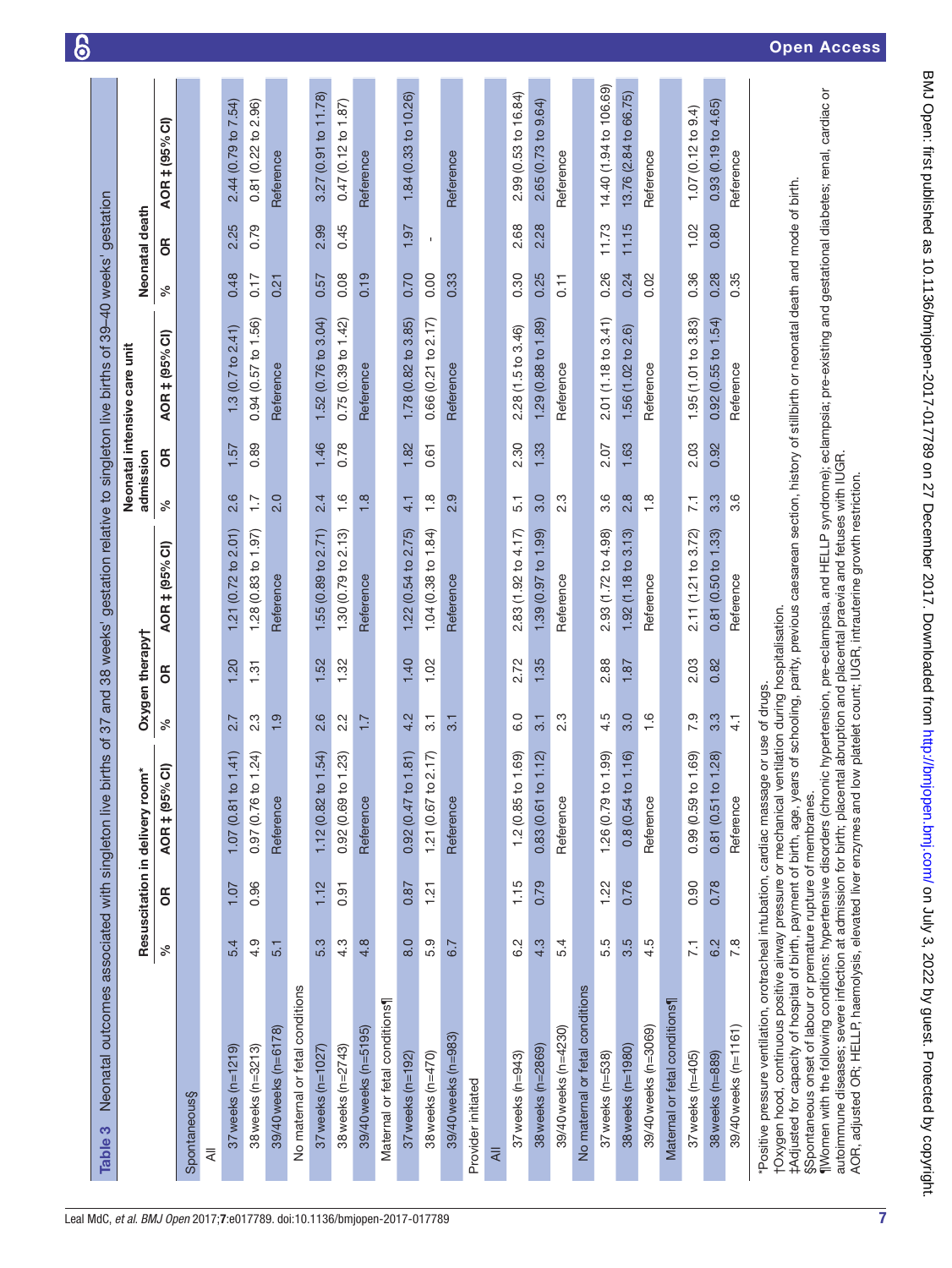<span id="page-7-0"></span>

| Table 4                                                                                                                                                                                                                                                                                                                                                                                                                                                                                                                                                                                                                                                                                                                  |                  |                 | Neonatal outcomes associated with live births of |                   |                 | 37 and 38 weeks' gestation relative to singleton live births of 39-40 weeks' gestation |                  |                   |                           |                  |      |                               |                     |      |                             |
|--------------------------------------------------------------------------------------------------------------------------------------------------------------------------------------------------------------------------------------------------------------------------------------------------------------------------------------------------------------------------------------------------------------------------------------------------------------------------------------------------------------------------------------------------------------------------------------------------------------------------------------------------------------------------------------------------------------------------|------------------|-----------------|--------------------------------------------------|-------------------|-----------------|----------------------------------------------------------------------------------------|------------------|-------------------|---------------------------|------------------|------|-------------------------------|---------------------|------|-----------------------------|
|                                                                                                                                                                                                                                                                                                                                                                                                                                                                                                                                                                                                                                                                                                                          |                  | Antibiotic use  |                                                  |                   | 48hours of life | Hypoglycaemia in the first                                                             |                  | ١ĭe<br>72hours of | Phototherapy in the first | newborn          |      | Transient tachypnoea of the   | discharge           |      | Phototherapy after hospital |
|                                                                                                                                                                                                                                                                                                                                                                                                                                                                                                                                                                                                                                                                                                                          | ৡ                | Э               | AOR* (95% CI)                                    | ಸಿ                | g               | (95%C)<br>AOR*                                                                         | వ                | g                 | (95% Cl)<br>AOR*          | ℅                | б    | (95% C1)<br>AOR*              | ಸಿ                  | g    | AOR* (95% CI)               |
| Spontaneous†                                                                                                                                                                                                                                                                                                                                                                                                                                                                                                                                                                                                                                                                                                             |                  |                 |                                                  |                   |                 |                                                                                        |                  |                   |                           |                  |      |                               |                     |      |                             |
| ₹                                                                                                                                                                                                                                                                                                                                                                                                                                                                                                                                                                                                                                                                                                                        |                  |                 |                                                  |                   |                 |                                                                                        |                  |                   |                           |                  |      |                               |                     |      |                             |
| $37$ weeks (n=1219)                                                                                                                                                                                                                                                                                                                                                                                                                                                                                                                                                                                                                                                                                                      | 1.8              | 1.06            | 1.06 (0.63 to 1.77)                              | 0.7               | 2.61            | 2.53 (1.09 to 5.89)                                                                    | 2.4              | 1.22              | 1.22(0.75 to 1.99)        | 1.8              | 1.43 | 1.42 (0.88 to 2.28)           | $\infty$<br>ς.      | 2.07 | 2.11(1.42 to 3.13)          |
| 38 weeks (n=3213)                                                                                                                                                                                                                                                                                                                                                                                                                                                                                                                                                                                                                                                                                                        | $\frac{6}{1}$    | 0.95            | 0.92 (0.57 to 1.48)                              | 0.7               | 2.44            | 2.22 (0.99 to 4.95)                                                                    | $\ddot{ }$ :     | 0.85              | 0.86 (0.61 to 1.22)       | $\ddot{4}$       | 1.06 | 1.02 (0.62 to 1.70)           | $\overline{ }$<br>က | 1.29 | 1.30 $(0.93$ to 1.84)       |
| 39/40 weeks (n=6178)                                                                                                                                                                                                                                                                                                                                                                                                                                                                                                                                                                                                                                                                                                     | 7.7              |                 | Reference                                        | 0.3               |                 | Reference                                                                              | 2.0              |                   | Reference                 | 1.3              |      | Reference                     | 2.9                 |      | Reference                   |
| No maternal or fetal conditions                                                                                                                                                                                                                                                                                                                                                                                                                                                                                                                                                                                                                                                                                          |                  |                 |                                                  |                   |                 |                                                                                        |                  |                   |                           |                  |      |                               |                     |      |                             |
| 37 weeks (n=1027)                                                                                                                                                                                                                                                                                                                                                                                                                                                                                                                                                                                                                                                                                                        | 1.8              | 1.18            | 1.18 (0.66 to 2.12)                              | 0.7               | 3.05            | 2.86 (1.11 to 7.46)                                                                    | 2.4              | 1.48              | 1.48(0.88 to 2.51)        | 1.8              | 1.67 | 1.69(0.95 to 3.00)            | 5.4                 | 2.00 | 2.00(1.26 to 3.15)          |
| 38 weeks (n=2743)                                                                                                                                                                                                                                                                                                                                                                                                                                                                                                                                                                                                                                                                                                        | $\ddot{1}$ .5    | 0.92            | 0.90 (0.53 to 1.52)                              | 0.6               | 2.56            | 6.21<br>2.29 (0.85 to                                                                  | 1.6              | 0.99              | 1.01 (0.69 to 1.46)       | 1.2              | 1.14 | $1.1(0.64 \text{ to } 1.9)$   | Ņ<br>က              | 1.14 | 1.16 (0.77 to 1.73)         |
| 39/40 weeks (n=5195)                                                                                                                                                                                                                                                                                                                                                                                                                                                                                                                                                                                                                                                                                                     | 1.6              |                 | Reference                                        | 0.2               |                 | Reference                                                                              | 1.6              |                   | Reference                 | H                |      | Reference                     | 2.8                 |      | Reference                   |
| Maternal or fetal conditions‡                                                                                                                                                                                                                                                                                                                                                                                                                                                                                                                                                                                                                                                                                            |                  |                 |                                                  |                   |                 |                                                                                        |                  |                   |                           |                  |      |                               |                     |      |                             |
| $37$ weeks ( $n = 192$ )                                                                                                                                                                                                                                                                                                                                                                                                                                                                                                                                                                                                                                                                                                 | 1.4              | 0.61            | 0.66(0.18 to 2.37)                               | 0.8               | 1.52            | 2.04 (0.31 to 13.59)                                                                   | 2.6              | 0.66              | 0.63(0.22 to 1.78)        | 1.8              | 0.79 | 0.78(0.27 to 2.21)            | 8.2                 | 2.53 | 3.12 (1.46 to 6.66)         |
| 38 weeks (n=470)                                                                                                                                                                                                                                                                                                                                                                                                                                                                                                                                                                                                                                                                                                         | 2.5              | $\overline{11}$ | 1.05(0.45 to 2.46)                               | H                 | 2.22            | 2.35 (0.39 to 14.04)                                                                   | 2.1              | 0.54              | 0.55(0.22 to 1.37)        | 2.0              | 0.89 | 2.38)<br>0.83(0.29 to         | 6.7                 | 2.00 | 2.14 (1.08 to 4.25)         |
| 39/40 weeks (n=983)                                                                                                                                                                                                                                                                                                                                                                                                                                                                                                                                                                                                                                                                                                      | 2.2              |                 | Reference                                        | 0.5               |                 | Reference                                                                              | 3.8              |                   | Reference                 | 2.2              |      | Reference                     | 3.4                 |      | Reference                   |
| Provider initiated                                                                                                                                                                                                                                                                                                                                                                                                                                                                                                                                                                                                                                                                                                       |                  |                 |                                                  |                   |                 |                                                                                        |                  |                   |                           |                  |      |                               |                     |      |                             |
| $\overline{a}$                                                                                                                                                                                                                                                                                                                                                                                                                                                                                                                                                                                                                                                                                                           |                  |                 |                                                  |                   |                 |                                                                                        |                  |                   |                           |                  |      |                               |                     |      |                             |
| $37$ weeks ( $n=943$ )                                                                                                                                                                                                                                                                                                                                                                                                                                                                                                                                                                                                                                                                                                   | 3.1              | 1.55            | 1.68 (1.03 to 2.76)                              | H                 | 5.41            | 5.54 (2.22 to 13.83)                                                                   | 5.6              | 3.47              | (2.29 to 5.17)<br>3.44    | 3.4              | 2.01 | 2.07(1.24 to 3.45)            | တ္<br>ΓÓ.           | 1.53 | 1.53 (1.03 to 2.28)         |
| 38 weeks (n=2869)                                                                                                                                                                                                                                                                                                                                                                                                                                                                                                                                                                                                                                                                                                        | 2.2              | 1.10            | $1.23$ (0.78 to 1.94)                            | $\overline{1}$ .0 | 4.52            | 4.88 (2.13 to 11.18)                                                                   | 3.3              | 2.01              | 2.01 (1.41 to 2.86)       | 1.9              | 1.12 | $1.13(0.72 \text{ to } 1.79)$ | 5.6                 | 1.43 | 1.43(1.03 to 2.00)          |
| 39/40 weeks (n=4230)                                                                                                                                                                                                                                                                                                                                                                                                                                                                                                                                                                                                                                                                                                     | $\overline{2.1}$ |                 | Reference                                        | 0.2               |                 | Reference                                                                              | $\overline{1}$ : |                   | Reference                 | $\overline{1}$ : |      | Reference                     | 4.0                 |      | Reference                   |
| No maternal or fetal conditions                                                                                                                                                                                                                                                                                                                                                                                                                                                                                                                                                                                                                                                                                          |                  |                 |                                                  |                   |                 |                                                                                        |                  |                   |                           |                  |      |                               |                     |      |                             |
| 37 weeks (n=538)                                                                                                                                                                                                                                                                                                                                                                                                                                                                                                                                                                                                                                                                                                         | $\frac{0}{1}$    | 1.10            | 1.24 (0.63 to 2.44)                              | $0.\overline{8}$  | 7.51            | 7.86 (1.95 to 31.71)                                                                   | 4.8              | 3.67              | 3.59 (1.95 to 6.60)       | 2.8              | 3.02 | 2.98 (1.57 to 5.65)           | 4.7                 | 1.06 | 1.07 (0.62 to 1.85)         |
| 38 weeks (n=1980)                                                                                                                                                                                                                                                                                                                                                                                                                                                                                                                                                                                                                                                                                                        | 1.9              | 1.10            | 1.25 (0.72 to 2.18)                              | 0.6               | 5.11            | 5.76 (1.63 to 20.32)                                                                   | 3.1              | 2.31              | 2.29(1.49 to 3.53)        | 2.0              | 2.13 | 2.12 (1.00 to 4.48)           | 5.2                 | 1.20 | 1.16 (0.81 to 1.67)         |
| 39/40 weeks (n=3069)                                                                                                                                                                                                                                                                                                                                                                                                                                                                                                                                                                                                                                                                                                     | $\overline{1}$ : |                 | Reference                                        | $\overline{0}$    |                 | Reference                                                                              | $\frac{3}{2}$    |                   | Reference                 | $\frac{0}{1}$    |      | Reference                     | 4.4                 |      | Reference                   |
| Maternal or fetal conditions‡                                                                                                                                                                                                                                                                                                                                                                                                                                                                                                                                                                                                                                                                                            |                  |                 |                                                  |                   |                 |                                                                                        |                  |                   |                           |                  |      |                               |                     |      |                             |
| $37$ weeks (n=405)                                                                                                                                                                                                                                                                                                                                                                                                                                                                                                                                                                                                                                                                                                       | 4.9              | 1.64            | 1.65(0.82 to 3.35)                               | 1.6               | 3.27            | 3.47 (1.03 to 11.7)                                                                    | 6.7              | 2.73              | 2.78 (1.51 to 5.11)       | 4.2              | 1.12 | 1.17(0.57 to 2.39)            | 7.4                 | 2.75 | 2.91 (1.41 to 6.00)         |
| 38 weeks (n=889)                                                                                                                                                                                                                                                                                                                                                                                                                                                                                                                                                                                                                                                                                                         | 3.1              | 1.03            | 1.11(0.51 to 2.43)                               | $\frac{1}{2}$     | 3.84            | 4.26 (1.2 to 15.14)                                                                    | 3.9              | 1.55              | 1.54 (0.86 to 2.75)       | 1.8              | 0.47 | 0.47(0.27 to 0.82)            | 6.3                 | 2.31 | 2.61 (1.43 to 4.79)         |
| 39/40 weeks (n=1161)                                                                                                                                                                                                                                                                                                                                                                                                                                                                                                                                                                                                                                                                                                     | 3.0              |                 | Reference                                        | 0.5               |                 | Reference                                                                              | 2.5              |                   | Reference                 | 3.8              |      | Reference                     | 2.8                 |      | Reference                   |
| "Women with the following conditions: hypertensive disorders (chronic hypertension, pre-eclampsia and HELLP syndrome); eclampsia; pre-existing and gestational diabetes; renal, cardiac or autoimmune diseases;<br>rAdjusted for capacity of hospital of birth, payment of birth, age, years of schooling, parity, previous caesarean section, history of stillbirth or neonatal death and mode of birth.<br>AOR, adjusted OR; HELLP, haemolysis, elevated liver enzymes and low platelet count; IUGR, intraueterine growth restriction.<br>severe infection at admission for birth; placental abruption and placental praevia and fetuses with IUGR.<br>#Spontaneous onset of labour or premature rupture of membranes. |                  |                 |                                                  |                   |                 |                                                                                        |                  |                   |                           |                  |      |                               |                     |      |                             |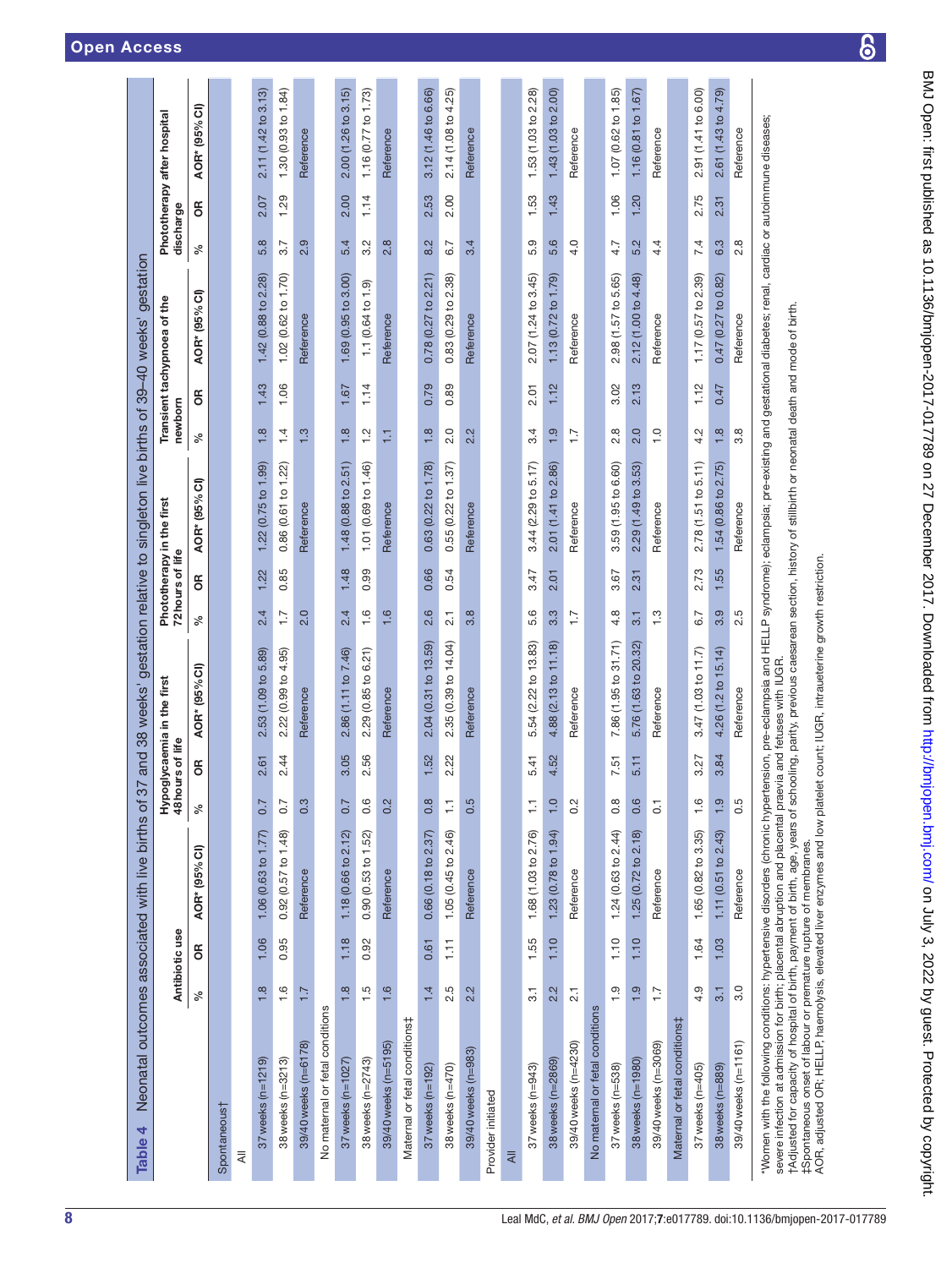39–40 weeks' gestation

Open Access

|                                           |      |           | Breastfeeding up to 1 hour after birth | stay |           | <b>Exclusive breastfeeding during hospital</b> |
|-------------------------------------------|------|-----------|----------------------------------------|------|-----------|------------------------------------------------|
|                                           | $\%$ | <b>OR</b> | AOR* (95% CI)                          | %    | <b>OR</b> | AOR* (95% CI)                                  |
| Spontaneous†                              |      |           |                                        |      |           |                                                |
| All                                       |      |           |                                        |      |           |                                                |
| 37 weeks (n=1219)                         | 47.6 | 0.73      | 0.77 (0.65 to 0.91)                    | 80.7 | 0.64      | $0.7$ (0.58 to 0.85)                           |
| 38 weeks (n=3213)                         | 53.1 | 0.91      | $0.96$ (0.83 to 1.11)                  | 86.2 | 0.95      | 1.02 (0.86 to 1.21)                            |
| 39/40 weeks (n=6178)                      | 55.3 |           | Reference                              | 86.8 |           | Reference                                      |
| No maternal or fetal conditions           |      |           |                                        |      |           |                                                |
| 37 weeks (n=1027)                         | 47.3 | 0.70      | 0.74 (0.63 to 0.94)                    | 82.5 | 0.69      | 0.77 (0.63 to 0.95)                            |
| 38 weeks (n=2743)                         | 54.2 | 0.92      | 0.96 (0.87 to 1.23)                    | 87.0 | 0.98      | 1.06 (0.88 to 1.23)                            |
| 39/40 weeks (n=5195)                      | 56.2 |           | Reference                              | 87.2 |           | Reference                                      |
| Maternal or fetal conditions <sup>±</sup> |      |           |                                        |      |           |                                                |
| 37 weeks (n=192)                          | 49.0 | 0.95      | 0.91 (0.59 to 1.41)                    | 71.4 | 0.46      | 0.44 (0.29 to 0.68)                            |
| 38 weeks (n=470)                          | 46.2 | 0.85      | 0.92 (0.65 to 1.30)                    | 81.6 | 0.81      | 0.87 (0.59 to 1.28)                            |
| 39/40 weeks (n=983)                       | 50.3 |           | Reference                              | 84.5 |           | Reference                                      |
| Provider initiated                        |      |           |                                        |      |           |                                                |
| All                                       |      |           |                                        |      |           |                                                |
| 37 weeks (n=943)                          | 24.8 | 0.59      | 0.62 (0.51 to 0.76)                    | 64.6 | 0.56      | 0.59 (0.46 to 0.74)                            |
| 38 weeks (n=2869)                         | 30.8 | 0.79      | 0.88 (0.79 to 0.99)                    | 70.9 | 0.75      | 0.83 (0.72 to 0.96)                            |
| 39/40 weeks (n=4230)                      | 35.9 |           | Reference                              | 76.6 |           | Reference                                      |
| No maternal or fetal conditions           |      |           |                                        |      |           |                                                |
| 37 weeks (n=538)                          | 26.7 | 0.70      | $0.67$ (0.53 to 0.86)                  | 68.1 | 0.69      | $0.68$ (0.51 to 0.89)                          |
| 38 weeks (n=1980)                         | 30.9 | 0.85      | 0.87 (0.76 to 0.99)                    | 71.8 | 0.83      | 0.84 (0.71 to 0.99)                            |
| 39/40 weeks (n=3069)                      | 36.4 |           | Reference                              | 77.1 |           | Reference                                      |
| Maternal or fetal conditions‡             |      |           |                                        |      |           |                                                |
| 37 weeks (n=405)                          | 22.3 | 0.54      | 0.58 (0.42 to 0.80)                    | 60.0 | 0.49      | 0.53 (0.39 to 0.72)                            |
| 38 weeks (n=889)                          | 30.4 | 0.83      | $0.95$ (0.73 to 1.23)                  | 69.0 | 0.73      | $0.84$ (0.65 to 1.09)                          |
| 39/40 weeks (n=1161)                      | 34.6 |           | Reference                              | 75.3 |           | Reference                                      |

<span id="page-8-0"></span>Table 5 Breastfeeding practices associated with live births of 37 and 38 weeks' gestation relative to singleton live births of

\*Adjusted for capacity of hospital of birth, if baby-friendly initiative hospital, payment of birth, age, years of schooling, parity, previous caesarean section, history of stillbirth or neonatal death and mode of birth. †Spontaneous onset of labour or premature rupture of membranes.

‡Women with the following conditions: hypertensive disorders (chronic hypertension, pre-eclampsia and HELLP syndrome); eclampsia; pre-existing and gestational diabetes; renal, cardiac or autoimmune diseases; severe infection at admission for birth; placental abruption and placental praevia and fetuses with IUGR.

AOR, adjusted OR; HELLP, haemolysis, elevated liver enzymes and low platelet count; IUGR, intrauterine growth restriction.

300 000 of these births are early-term provider-initiated CS in cases where women show no sign of medical complication (35% early term ×30% provider initiated in women without maternal/fetal conditions×3 000 000 live births).

We found higher rates of adverse neonatal outcomes in early-term infants when compared with births at 39–40 weeks' gestation. The higher risk in infants born at 38 weeks when compared with full-term infants is controversial in the scientific literature. Recent papers have reported similar rates of adverse outcomes in infants born at 38 weeks when compared with full-term infants.<sup>[28 29](#page-10-16)</sup> but other authors<sup>8 11 30</sup> have reported increased rates of adverse neonatal outcomes even when the birth occurred

a few days before the 39th week of gestation. $\frac{11}{11}$  In our study, early-terms infants born at 37 weeks had the highest rates of adverse neonatal outcomes but we also observed an increased risk for early-term infants born at 38 weeks. Higher rates of adverse neonatal outcomes were also observed in provider-initiated early-term births in comparison with spontaneous early-term births. The association of early-term CS with adverse neonatal outcomes has been frequently reported, both in primary<sup>[8](#page-10-17)</sup> and repeated  $CS$ .<sup>[11 28 30](#page-10-18)</sup> The rate of adverse neonatal outcomes among provider-initiated early-term births was higher in cases where clinical/obstetric conditions were present. These observations demonstrated the independent effect of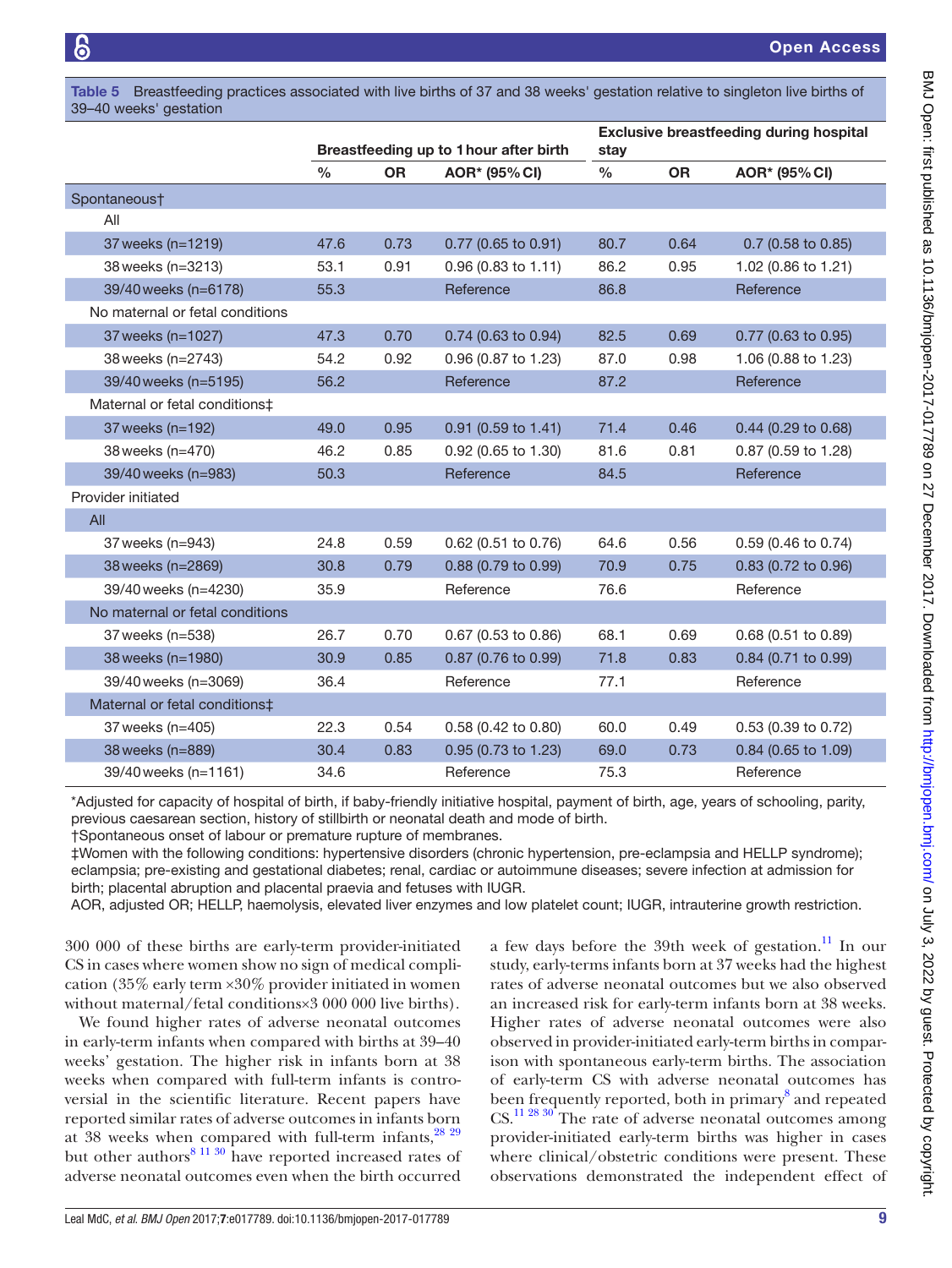these morbidities on the adverse neonatal outcomes.<sup>731</sup> However, the strongest association between gestational age and neonatal adverse outcomes was found for provider-initiated births among women who did not have any clinical or obstetric condition. Among the provider-initiated births in women without maternal/fetal complications, early terms were associated with increased odds of occurrence of adverse neonatal outcomes, ranging from 1.63 for admission in NICU to 11.15 for neonatal death, in births at 38 weeks, along with even higher odds in births at 37 weeks. For spontaneous births, higher rates of admission to NICU were observed in births at 37 weeks' gestation. Similar results were observed in two retrospective cohorts in the USA that reported higher rates of NICU or neonatology service admission among early-term vaginal births when compared with full-term neonates. $929$ 

Our results showed lower rates of breastfeeding practices during hospital stay in provider-initiated births even when at full term: provider-initiated births at 39/40 weeks were less likely to be breastfed than early-term spontaneous births at 37 or 38 weeks' gestation. These results demonstrate the negative effect of CS on breastfeeding practices.

#### Strengths and limitations

Strengths of this study include the fact it was the first National Perinatal Study in Brazil with a sampling process that considered an infant demographic that spanned the whole country, including all macroregions and all types of health services. We involved a large number of women and newborns, enabling analysis of the intrinsic effect of gestational age, precursors of birth and the presence of maternal/fetal pathologies on neonatal outcomes. Other study strengths include the careful measurement of variables, collected primarily from medical records and gestational age estimates, of which the majority were calculated using an ultrasound  $scan<sup>24</sup>$  and analysis of subsequent outcomes such as phototherapy after hospital discharge. As we have stratified the analysis by gestational age, precursors of birth and presence of maternal and fetal conditions, the results are largely generalisable, especially for middle-income countries. It should be noted, however, that the results of the provider-initiated group are a reflection of the large number of antepartum caesareans in this group, and a population with a higher proportion of inductions may mitigate the effect of GA on some neonatal outcomes.

A limitation of the study was that it did not include hospitals with less than 500 births per year; therefore, the estimates presented here are not applicable to these small hospitals. However, it is possible that small hospitals have poorer infrastructure and the consequences of earlyterm birth at these hospitals could be even worse. CS was not classified according to clinical indication, which limited the analysis of specific conditions on neonatal outcomes. We also used data of clinical and obstetric conditions collected at the hospital from medical records as evidence of the presence of these conditions. This

criterion influenced results, making them more sensitive but less specific classification, which may have led to an overestimation of the presence of complications. Moreover, the study did not allow for the distinction between mild and severe complications, which could have limited the comparison between groups with and without clinical/obstetric conditions. Another limitation would be the smaller amount of resources of some hospitals in Brazil, which could attenuate the relationship of precursors to those with outcomes that require technology, such as oxygen therapy, neonatal intensive care admission and phototherapy.

To account for follow-up loss, we applied non-response weights to minimise possible bias of the long-term outcomes estimates. Sample weights may reduce bias but often increase the variance of weighted estimators. A solution was to use the method of quintiles of the predicted response probabilities to define five weight adjustment classes in which a response rate was estimated, while keeping the increase in weight variation to a minimum.

#### **CONCLUSION**

In Brazil, early-term infants made up 35% of live births, with more than 300 000 infants unnecessarily being born early term each year. Both studied exposures, early term and provider-initiated birth, contributed to poorer infant outcomes likely resulting in increased costs of healthcare. Provider-initiated early-term birth seems to be even more disadvantageous when performed in women without maternal/fetal medical conditions. Given the current increase in the CS rate worldwide, these results are likely to be applicable in an international context.

Acknowledgements We thank the regional and state coordinators, supervisors, data collectors, and all of the staff at the participating health facilities from 'Birth in Brazil" Study. We also thank the mothers who participated and made this study possible.

Contributors MCL, APE-P and MN-P designed the study, analysed and interpreted the data, wrote, revised, read and approved the final version of the manuscript. RD, MABD, MEM, MF, SGNG collaborated in the data analysis, wrote, revised, read and approved the final version of the manuscript.

Funding This work was supported by the Ministério da Ciência, Tecnologia e Inovação - Conselho Nacional de Desenvolvimento Científico e Tecnológico; Fundação Carlos Chagas Filho de Amparo à Pesquisa do Estado do Rio de Janeiro and Fundação Oswaldo Cruz. The funders had no role in study design, data collection and analysis, decision to publish or preparation of the manuscript.

Competing interests None declared.

Patient consent Obtained.

Ethics approval This study was carried out in accordance with the National Health Council Resolution n. 196/96. The ethics committee of the Sérgio Arouca National School of Public Health, Oswaldo Cruz Foundation (CEP/ENSP) approved this study under the research protocol CAAE: 0096.0.031.000-10 (approval date: May 11th 2010). Before starting the baseline interview, the interviewer read aloud the Free and Informed Consent Form and received written consent of the interviewee. The participant then received a copy containing all details of the research, including the contact of the national and state coordinators. All hospital directors also gave written informed consent.

Provenance and peer review Not commissioned; externally peer reviewed.

Data sharing statement Data of Birth in Brazil Study can be shared for specific research questions that are available from the corresponding author on request.